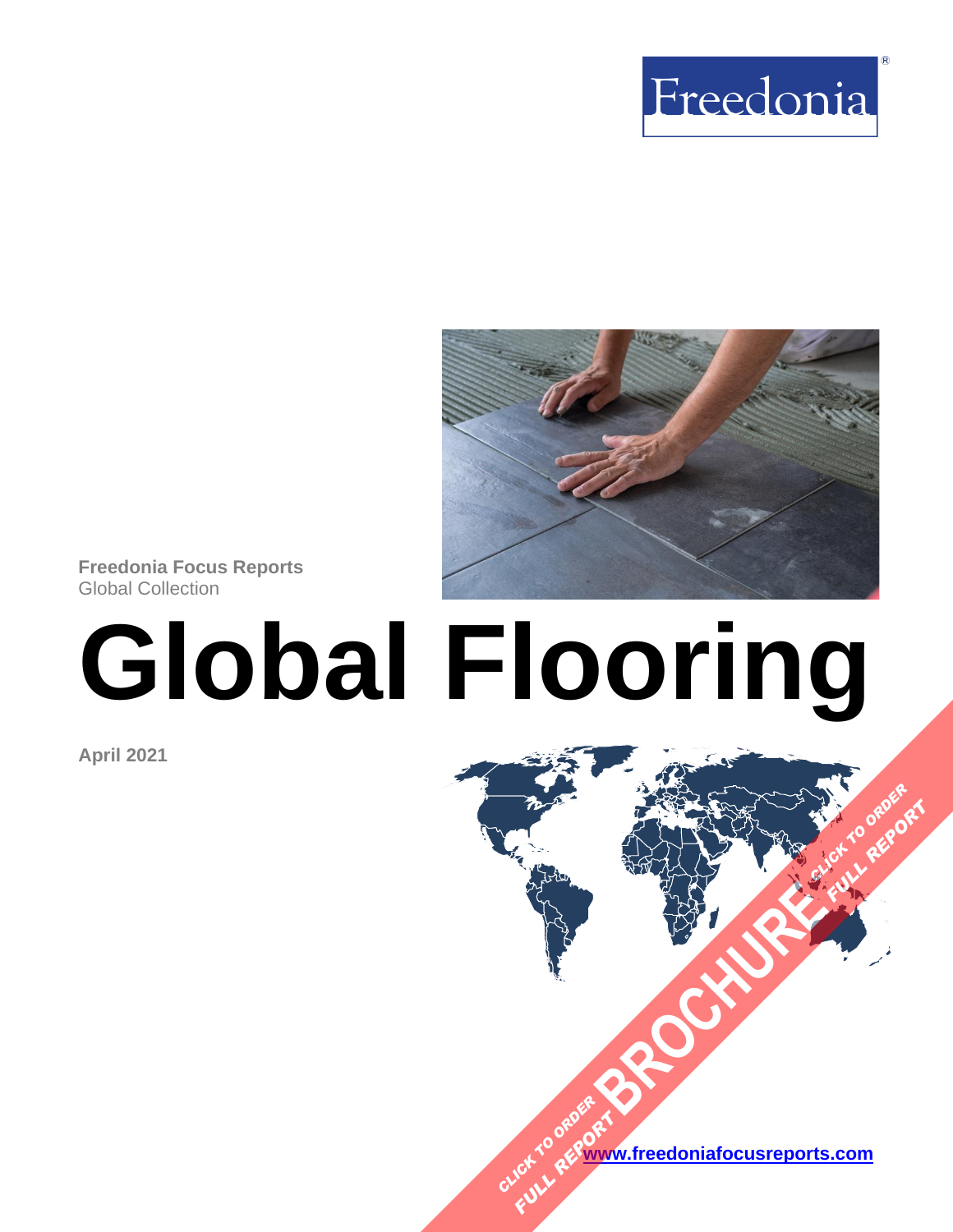# **Table of Contents**

| 1. Highlights                                               | 3              |
|-------------------------------------------------------------|----------------|
| 2. Global Overview & Forecasts                              | 5              |
| Impact of COVID-19 Pandemic on the Global Flooring Industry | 5              |
| Demand by Product                                           | $\overline{7}$ |
| <b>Nonresilient Flooring</b>                                | 8              |
| Carpets & Rugs                                              | 9              |
| <b>Resilient Flooring</b>                                   | 10             |
| Demand by Market                                            | 12             |
| Residential                                                 | 13             |
| Nonresidential                                              | 14             |
| Transportation Equipment & Other Markets                    | 14             |
| 3. Regional Segmentation & Forecasts                        | 16             |
| <b>Regional Production Overview</b>                         | 16             |
| <b>Regional Demand Overview</b>                             | 18             |
| North America                                               | 20             |
| Western Europe                                              | 22             |
| Asia/Pacific                                                | 24             |
| <b>Other Regions</b>                                        | 26             |
| <b>Central &amp; South America</b>                          | 27             |
| Eastern Europe                                              | 27             |
| Africa/Mideast                                              | 27             |
| 4. Industry Structure                                       | 29             |
| <b>Industry Characteristics</b>                             | 29             |
| <b>Market Share</b>                                         | 30             |
| <b>Mohawk Industries</b>                                    | 31             |
| Berkshire Hathaway                                          | 32             |
| <b>Tarkett</b>                                              | 32             |
| 5. About This Report                                        | 34             |
| Scope                                                       | 34             |
| Sources                                                     | 34             |
| <b>Industry Codes</b>                                       | 35             |
| Freedonia Methodology                                       | 36             |
| Resources                                                   | 38             |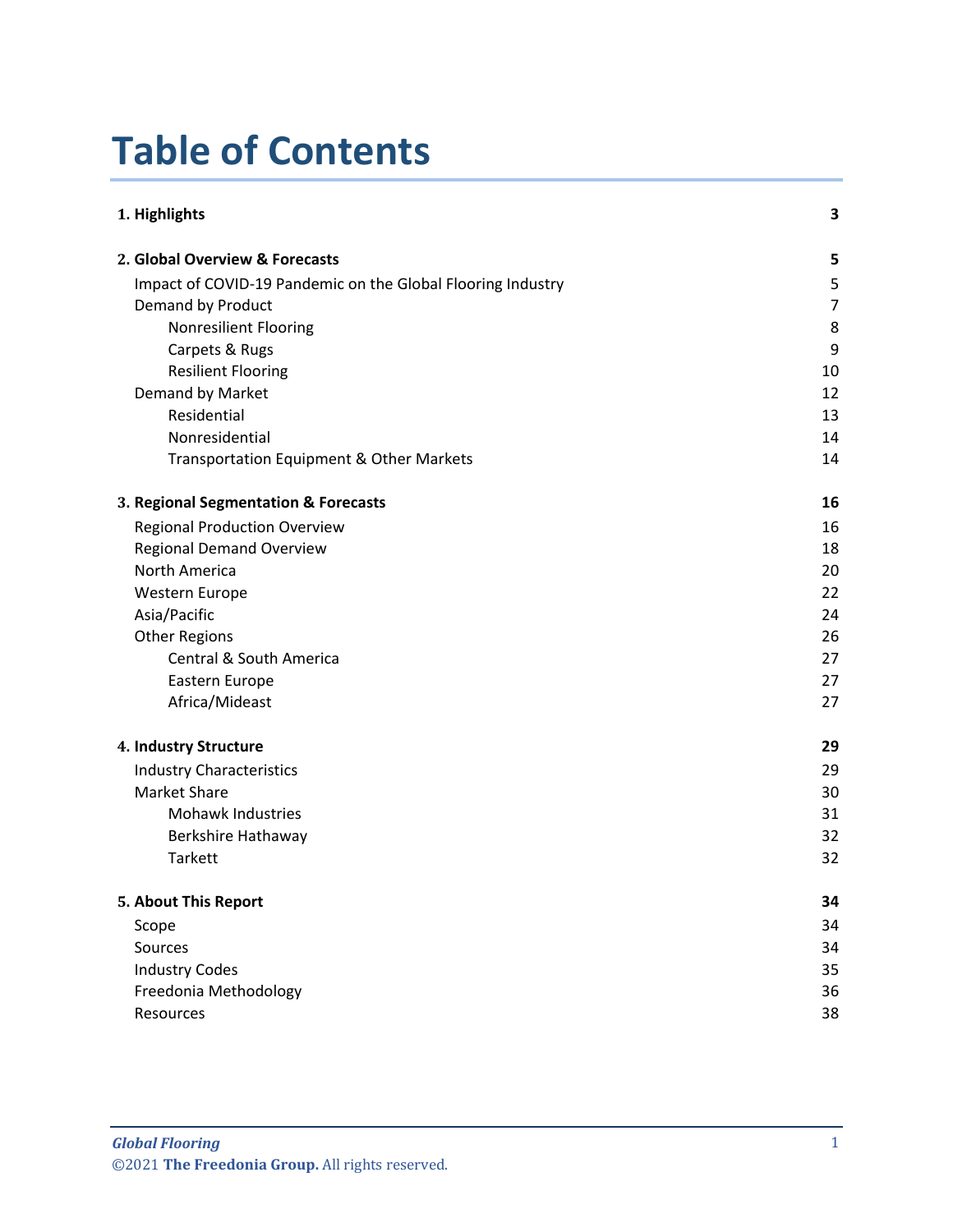# **List of Tables & Figures**

| Figure 1   Global Flooring Market Outlook, 2019 - 2024                                  | 4              |
|-----------------------------------------------------------------------------------------|----------------|
| Figure 2   Global Flooring Demand by Product, 2009 - 2024 (bil sq mtr)                  | $\overline{7}$ |
| Table 1   Global Flooring Demand by Product, 2009 - 2024 (mil sq mtr)                   | $\overline{7}$ |
| Figure 3   Global Flooring Demand by Product, 2009 - 2024 (%)                           | 8              |
| Figure 4   Global Flooring Demand by Market, 2009 - 2024 (bil sq mtr)                   | 12             |
| Table 2   Global Flooring Demand by Market, 2009 - 2024 (mil sq mtr)                    | 12             |
| Figure 5   Global Flooring Demand by Market, 2009 - 2024 (%)                            | 13             |
| Figure 6   Global Flooring Production by Region, 2009 - 2024 (bil sq mtr)               | 16             |
| Table 3   Global Flooring Production by Region, 2009 - 2024 (mil sq mtr)                | 16             |
| Figure 7   Global Flooring Production by Region, 2009 - 2024 (%)                        | 17             |
| Figure 8   Global Flooring Demand by Region, 2009 - 2024 (bil sq mtr)                   | 18             |
| Table 4   Global Flooring Demand by Region, 2009 - 2024 (mil sq mtr)                    | 18             |
| Figure 9   Global Flooring Demand by Region, 2009 - 2024 (%)                            | 19             |
| Figure 10   North America: Flooring Demand by Product, 2009 - 2024 (bil sq mtr)         | 20             |
| Figure 11   North America: Flooring Demand by Market, 2009 - 2024 (bil sq mtr)          | 20             |
| Table 5   North America: Flooring Demand by Product & Market, 2009 - 2024 (mil sq mtr)  | 21             |
| Figure 12   Western Europe: Flooring Demand by Product, 2009 - 2024 (bil sq mtr)        | 22             |
| Figure 13   Western Europe: Flooring Demand by Market, 2009 - 2024 (bil sq mtr)         | 22             |
| Table 6   Western Europe: Flooring Demand by Product & Market, 2009 - 2024 (mil sq mtr) | 23             |
| Figure 14   Asia/Pacific: Flooring Demand by Product, 2009 - 2024 (bil sq mtr)          | 24             |
| Figure 15   Asia/Pacific: Flooring Demand by Market, 2009 - 2024 (bil sq mtr)           | 24             |
| Table 7   Asia/Pacific: Flooring Demand by Product & Market, 2009 - 2024 (mil sq mtr)   | 25             |
| Figure 16   Other Regions: Flooring Demand by Region, 2009 - 2024 (bil sq mtr)          | 26             |
| Figure 17   Other Regions: Flooring Demand by Product, 2009 - 2024 (bil sq mtr)         | 26             |
| Table 8   Other Regions: Flooring Demand by Region & Product, 2009 - 2024 (mil sq mtr)  | 28             |
| Figure 18   Global Flooring Market Share by Company, 2019 (%)                           | 30             |
| Table 9   Leading Suppliers to the Global Flooring Market                               | 31             |
| Table 10   NAICS & SIC Codes Related to Flooring                                        | 35             |
| Table 11   HS Codes Related to Flooring                                                 | 35             |
| Table 12   NACE Codes Related to Flooring                                               | 36             |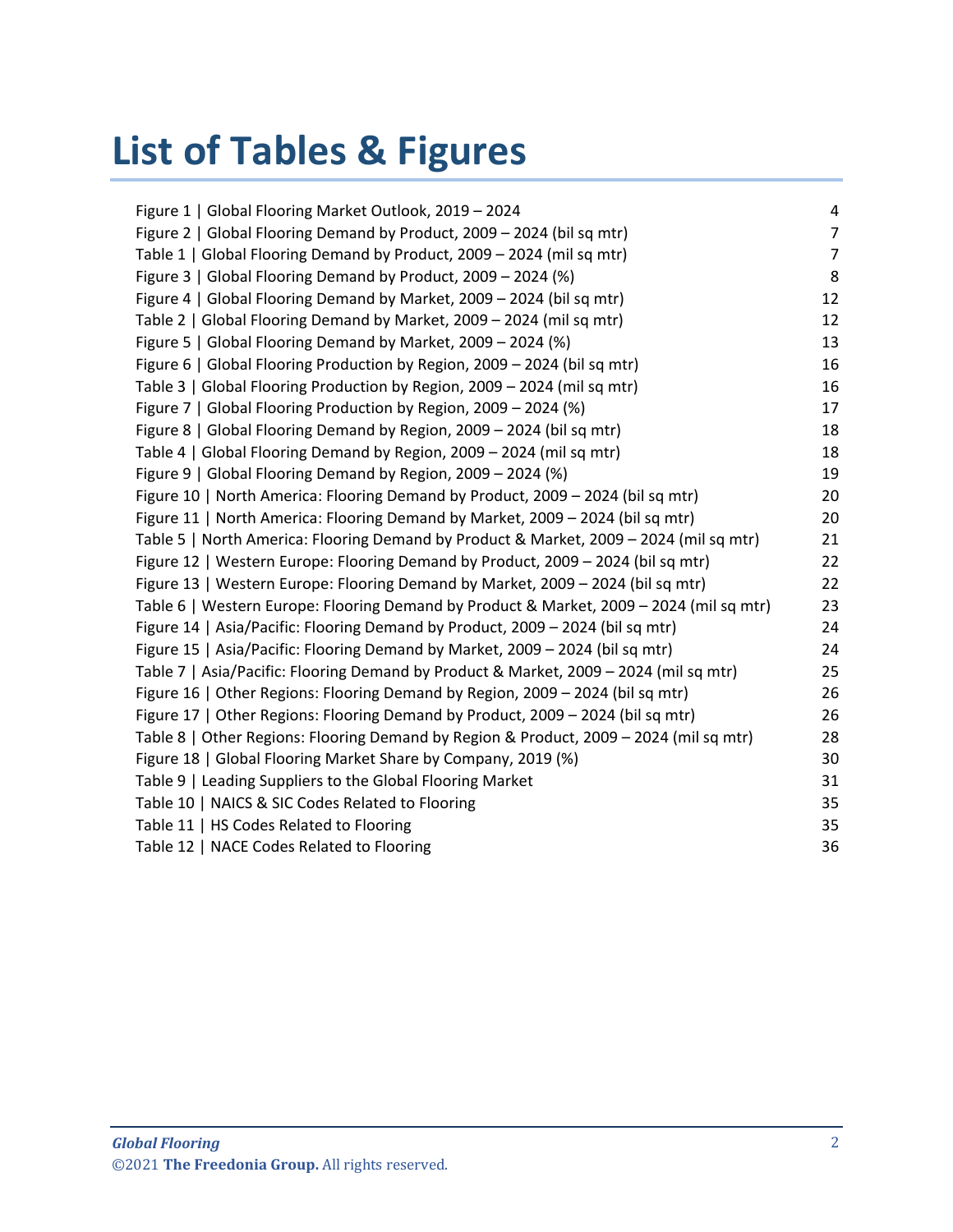# <span id="page-3-0"></span>**About This Report**

# <span id="page-3-1"></span>**Scope**

This report forecasts to 2024 global demand for flooring by product, market, and major world region in square meters. Product segments include:

- resilient
- carpets and rugs
- nonresilient

Reported markets encompass:

- residential
- nonresidential
- transportation equipment and other markets, including nonbuilding structures

Major world regions include North America, Western Europe, Asia/Pacific, and all other regions.

To illustrate historical trends, world, product, market, and regional demand (including product and market segments) are provided for 2009, 2014, and 2019. Finally, global production is segmented by major world region and provided for 2009, 2014, 2019, and 2024.

For purposes of this report, flooring is any finish material installed over a floor structure to provide a walking surface and is synonymous with floor covering. Excluded from the scope of this report are subfloors, floor underlayment, and polished concrete.

Other various topics, including profiles of pertinent leading companies, are covered in this report. A full outline of report items by page is available in the Table of Contents.

# <span id="page-3-2"></span>**Sources**

*Global Flooring* (FW60053) is based on [a comprehensive industry study](http://www.freedoniagroup.com/DocumentDetails.aspx?ReferrerId=FL-FOCUS&studyid=4042) published by The Freedonia Group. Reported findings represent the synthesis and analysis of data from various primary, secondary, macroeconomic, and demographic sources, such as:

- firms participating in the industry, and their suppliers and customers
- government/public agencies
- intergovernmental organizations
- trade associations and their publications
- the business and trade press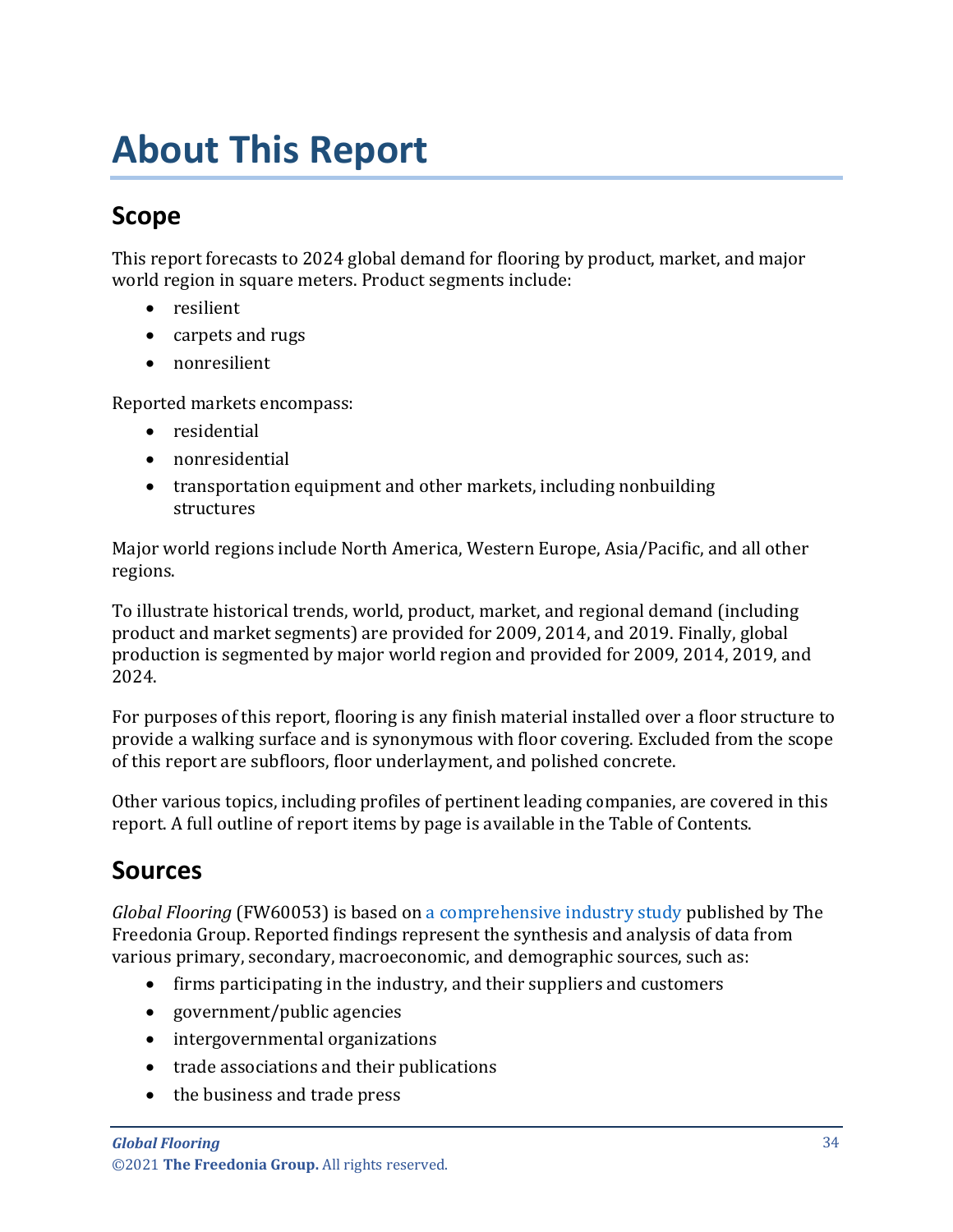- indicator forecasts by The Freedonia Group
- the findings of other reports and studies by The Freedonia Group

Specific sources and additional resources are listed in the Resources section of this publication for reference and to facilitate further research.

## <span id="page-4-0"></span>**Industry Codes**

### <span id="page-4-1"></span>**Table 10 | NAICS & SIC Codes Related to Flooring**

| <b>NAICS/SCIAN 2017</b>                       |                                                          | <b>SIC</b>                                |                                                                               |
|-----------------------------------------------|----------------------------------------------------------|-------------------------------------------|-------------------------------------------------------------------------------|
| North American Industry Classification System |                                                          | <b>Standard Industrial Classification</b> |                                                                               |
| 314110                                        | Carpet and rug mills                                     | 2273                                      | Carpets and rugs                                                              |
| 321918                                        | Other millwork (including flooring)                      | 2426                                      | Hardwood dimension and flooring mills                                         |
| 326199                                        | All Other Plastics Product Manufacturing                 | 3253                                      | Ceramic wall and floor tile                                                   |
| 327120                                        | Clay Building Material and Refractories<br>Manufacturing | 3996                                      | Linoleum, asphalted-felt-base, and other<br>hard-surface floor covering, NECs |

Source: US Census Bureau

#### <span id="page-4-2"></span>**Table 11 | HS Codes Related to Flooring**

| <b>HS Code</b> | <b>Definition</b>                                                                                                                                                                                                              |
|----------------|--------------------------------------------------------------------------------------------------------------------------------------------------------------------------------------------------------------------------------|
| 391810         | Floor, wall or ceiling coverings; of polymers of vinyl chloride, whether or not self-adhesive, in rolls or in the<br>form of tile                                                                                              |
| 4409           | Wood (including strips, friezes for parquet flooring, not assembled), continuously shaped (tongued,<br>grooved, v-jointed, beaded or the like) along any edges, ends or faces, whether or not planed, sanded or<br>end-jointed |
| 5701           | Carpets and other textile floor coverings; knotted, whether or not made up                                                                                                                                                     |
| 5702           | Carpets and other textile floor coverings; woven, (not tufted or flocked), whether or not made up, including<br>kelem, schumacks, karamanie and similar hand-woven rugs                                                        |
| 5703           | Carpets and other textile floor coverings; tufted, whether or not made up                                                                                                                                                      |
| 5704           | Carpets and other textile floor coverings; of felt, (not tufted or flocked), whether or not made up                                                                                                                            |
| 5705           | Carpets and other textile floor coverings; n.e.c.                                                                                                                                                                              |
| 590410         | Linoleum, whether or not cut to shape                                                                                                                                                                                          |
| 6907           | Ceramic flags and paving, hearth or wall tiles; ceramic mosaic cubes and the like, whether or not on a<br>backing; finishing ceramics                                                                                          |

Source: United Nations Statistics Division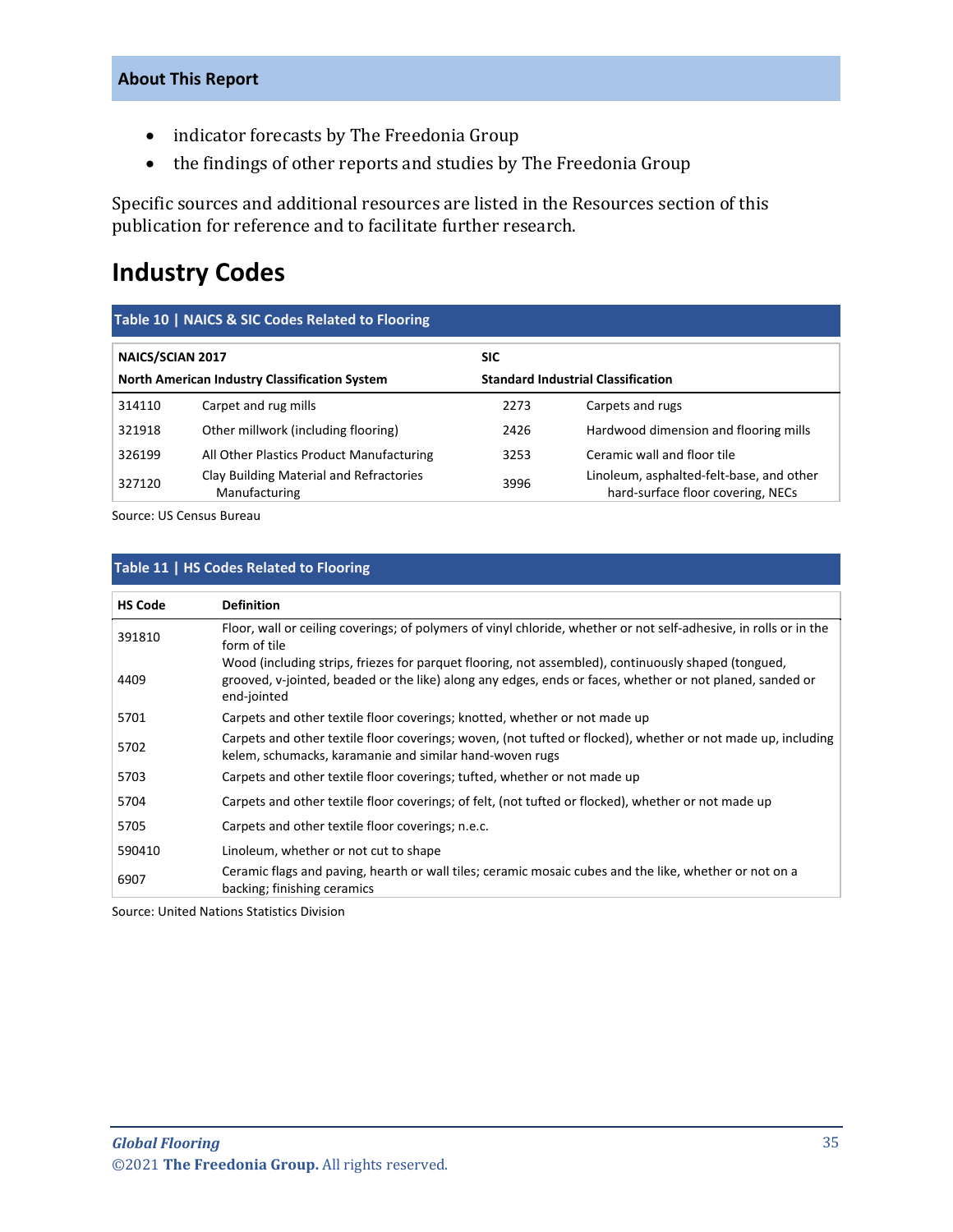#### **About This Report**

<span id="page-5-1"></span>

| Table 12   NACE Codes Related to Flooring |                                          |  |
|-------------------------------------------|------------------------------------------|--|
| <b>NACE Code</b>                          | <b>Definition</b>                        |  |
| 1393                                      | Manufacture of carpets and rugs          |  |
| 1610                                      | Sawmilling and planning of wood          |  |
| 1622                                      | Manufacture of assembled parquet floors  |  |
| 2219                                      | Manufacture of other rubber products     |  |
| 2223                                      | Manufacture of builders' ware of plastic |  |
| 2331                                      | Manufacture of ceramic tiles and flags   |  |
| 2370                                      | Cutting, shaping and finishing of stone  |  |

Source: European Commission

# <span id="page-5-0"></span>**Freedonia Methodology**

The Freedonia Group, a subsidiary of MarketResearch.com, has been in business for more than 30 years and in that time has developed a comprehensive approach to data analysis that takes into account the variety of industries covered and the evolving needs of our customers.

Every industry presents different challenges in market sizing and forecasting, and this requires flexibility in methodology and approach. Freedonia methodology integrates a variety of quantitative and qualitative techniques to present the best overall picture of a market's current position as well as its future outlook: When published data are available, we make sure they are correct and representative of reality. We understand that published data often have flaws either in scope or quality, and adjustments are made accordingly. Where no data are available, we use various methodologies to develop market sizing (both top-down and bottom-up) and then triangulate those results to come up with the most accurate data series possible. Regardless of approach, we also talk to industry participants to verify both historical perspective and future growth opportunities.

Methods used in the preparation of Freedonia market research include, but are not limited to, the following activities: comprehensive data mining and evaluation, primary research, consensus forecasting and analysis, ratio analysis using key indicators, regression analysis, end use growth indices and intensity factors, purchase power parity adjustments for global data, consumer and end user surveys, market share and corporate sales analysis, product lifespan analysis, product or market life cycle analysis, graphical data modeling, long-term historical trend analysis, bottom-up and top-down demand modeling, and comparative market size ranking.

Freedonia quantifies trends in various measures of growth and volatility. Growth (or decline) expressed as an average annual growth rate (AAGR) is the least squares growth rate, which takes into account all available datapoints over a period. The volatility of datapoints around a least squares growth trend over time is expressed via the coefficient of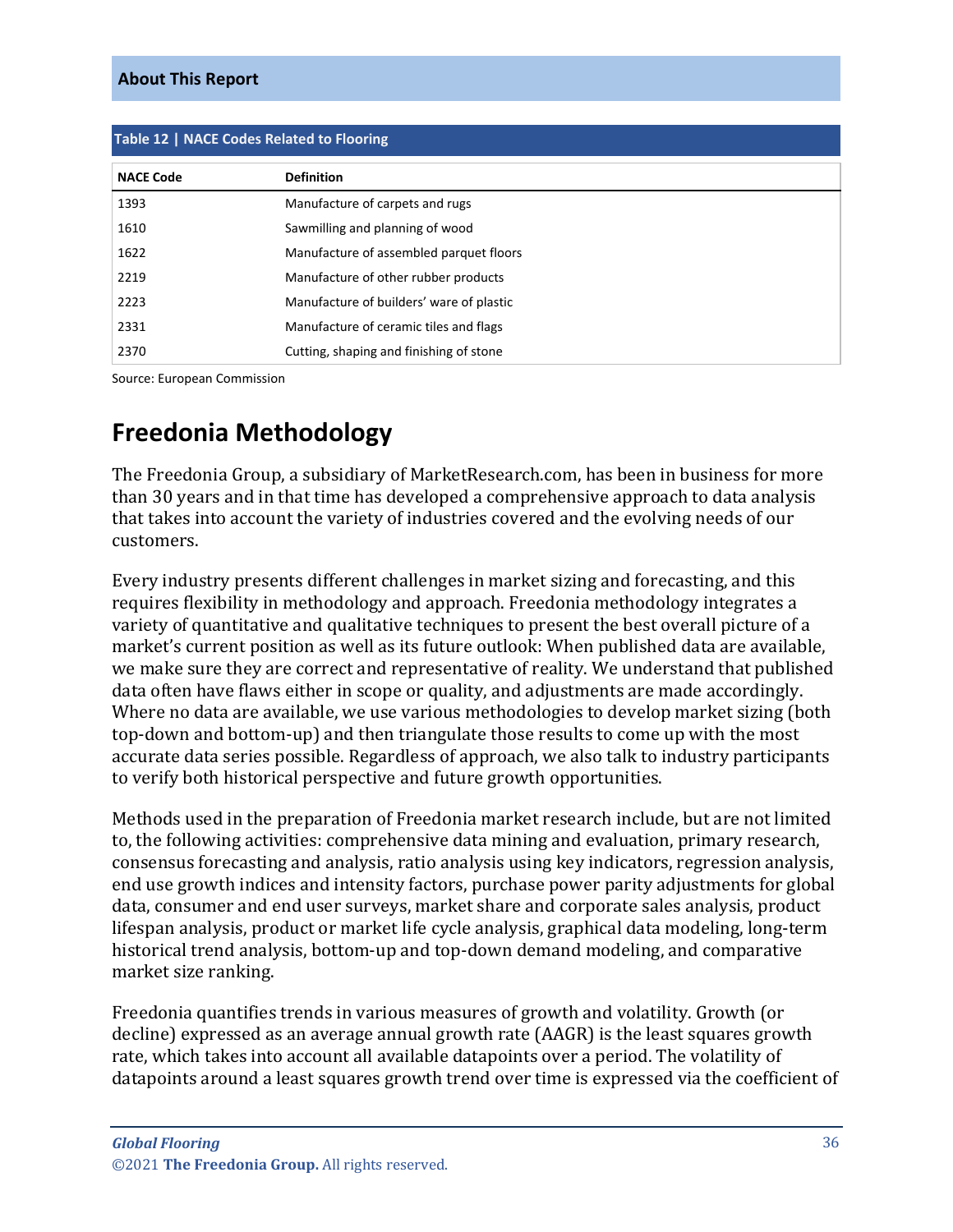#### **About This Report**

determination, or  $r^2$ . The most stable data series relative to the trend carries an  $r^2$  value of 1.0; the most volatile – 0.0. Growth calculated as a compound annual growth rate (CAGR) employs, by definition, only the first and last datapoints over a period. The CAGR is used to describe forecast growth, defined as the expected trend beginning in the base year and ending in the forecast year. Readers are encouraged to consider historical volatility when assessing particular annual values along the forecast trend, including in the forecast year.

# **Copyright & Licensing**

The full report is protected by copyright laws of the United States of America and international treaties. The entire contents of the publication are copyrighted by The Freedonia Group.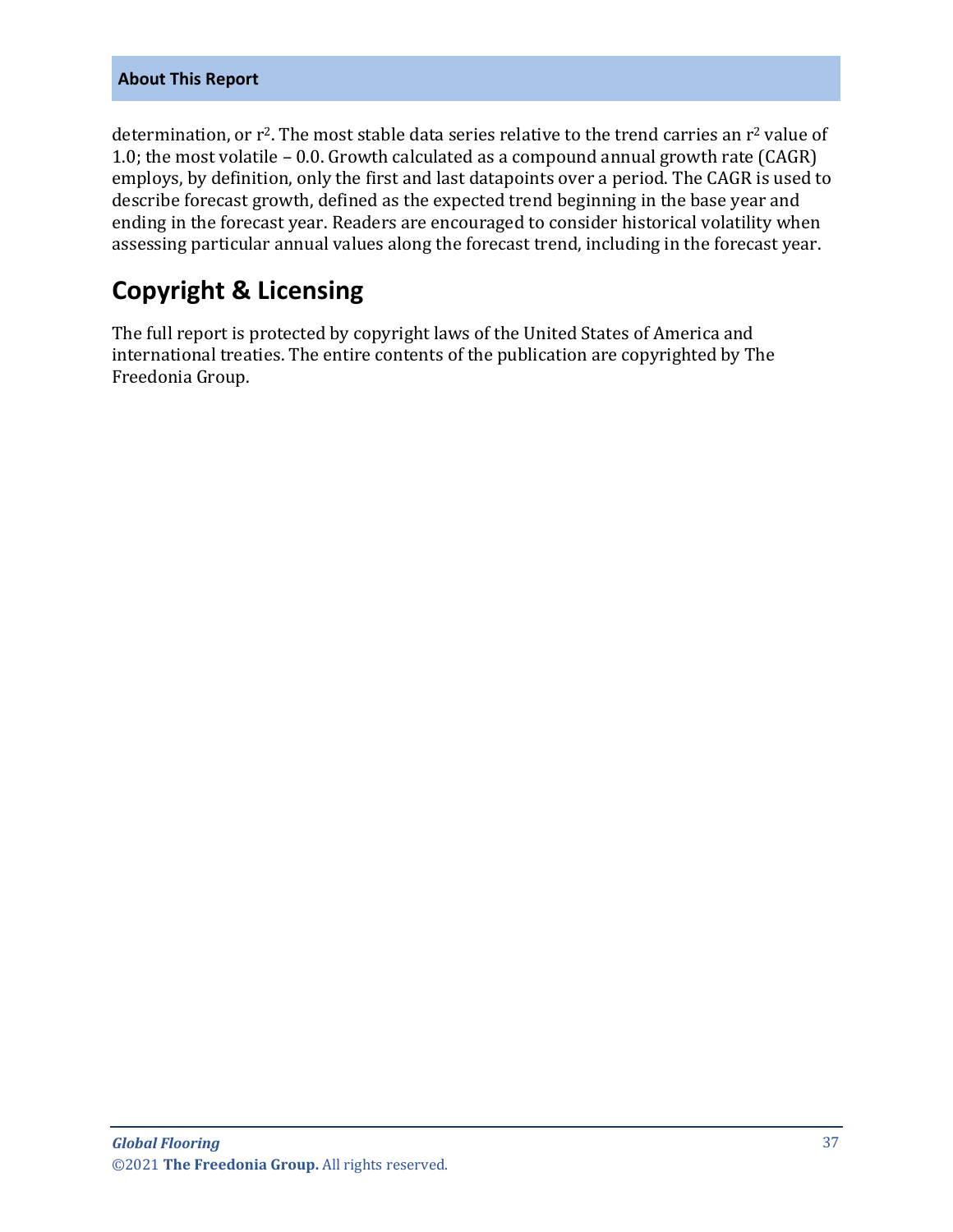## <span id="page-7-0"></span>**Resources**

#### **The Freedonia Group**

 *[Global Flooring](http://www.freedoniagroup.com/DocumentDetails.aspx?ReferrerId=FL-FOCUS&studyid=4042)* **[Freedonia Industry Studies](http://www.freedoniagroup.com/Home.aspx?ReferrerId=FL-Focus)** *[Ceilings](https://www.freedoniagroup.com/DocumentDetails.aspx?ReferrerId=FL-FOCUS&StudyId=3719) [Decorative Tile](https://www.freedoniagroup.com/DocumentDetails.aspx?ReferrerId=FL-FOCUS&StudyId=3697) [Fiber Cement in the US](https://www.freedoniagroup.com/DocumentDetails.aspx?ReferrerId=FL-FOCUS&StudyId=3638) [Flooring](https://www.freedoniagroup.com/DocumentDetails.aspx?ReferrerId=FL-FOCUS&StudyId=3964) [Global Drywall & Building Plaster](https://www.freedoniagroup.com/DocumentDetails.aspx?ReferrerId=FL-FOCUS&StudyId=3768) [Global Fiber Cement](https://www.freedoniagroup.com/DocumentDetails.aspx?ReferrerId=FL-FOCUS&StudyId=3746) [Global Housing](https://www.freedoniagroup.com/DocumentDetails.aspx?ReferrerId=FL-FOCUS&StudyId=3877) [Global Insulation](https://www.freedoniagroup.com/DocumentDetails.aspx?ReferrerId=FL-FOCUS&StudyId=3826) [Global Prefabricated Housing](https://www.freedoniagroup.com/DocumentDetails.aspx?ReferrerId=FL-FOCUS&StudyId=3971) [Global Roofing](https://www.freedoniagroup.com/DocumentDetails.aspx?ReferrerId=FL-FOCUS&StudyId=3698) [Global Siding \(Cladding\)](https://www.freedoniagroup.com/DocumentDetails.aspx?ReferrerId=FL-FOCUS&StudyId=3874) [Global Windows & Doors](https://www.freedoniagroup.com/DocumentDetails.aspx?ReferrerId=FL-FOCUS&StudyId=3771) [Insulation](https://www.freedoniagroup.com/DocumentDetails.aspx?ReferrerId=FL-FOCUS&StudyId=3754) [Moulding & Trim](https://www.freedoniagroup.com/DocumentDetails.aspx?ReferrerId=FL-FOCUS&StudyId=3815) [Prefabricated Housing](https://www.freedoniagroup.com/DocumentDetails.aspx?ReferrerId=FL-FOCUS&StudyId=3814) [Roofing](https://www.freedoniagroup.com/DocumentDetails.aspx?ReferrerId=FL-FOCUS&StudyId=3835) [Siding](https://www.freedoniagroup.com/DocumentDetails.aspx?ReferrerId=FL-FOCUS&StudyId=3775) [Wood Panels](https://www.freedoniagroup.com/DocumentDetails.aspx?ReferrerId=FL-FOCUS&StudyId=3857)* **[Freedonia Focus Reports](https://www.freedoniafocusreports.com/redirect.asp?progid=89534&url=/)** *[Carpets & Rugs: United States](https://www.freedoniafocusreports.com/Carpets-Rugs-United-States-FF15024/?progid=89534) [Flooring: United States](https://www.freedoniafocusreports.com/Flooring-United-States-FF60053/?progid=89534) [Hard Surface Flooring: United States](https://www.freedoniafocusreports.com/Hard-Surface-Flooring-United-States-FF60047/?progid=89534) [Vinyl Flooring: United States](https://www.freedoniafocusreports.com/Vinyl-Flooring-United-States-FF60065/?progid=89534) [Wood Flooring: United States](https://www.freedoniafocusreports.com/Wood-Flooring-United-States-FF20014/?progid=89534)* **[Freedonia Custom Research](http://www.freedoniagroup.com/CustomResearch.aspx?ReferrerId=FL-Focus)**

#### **Trade Publications**

*Floor Covering News Floor Covering Weekly Floor Daily Floor Trends RUG INSIDER Rug News and Design*